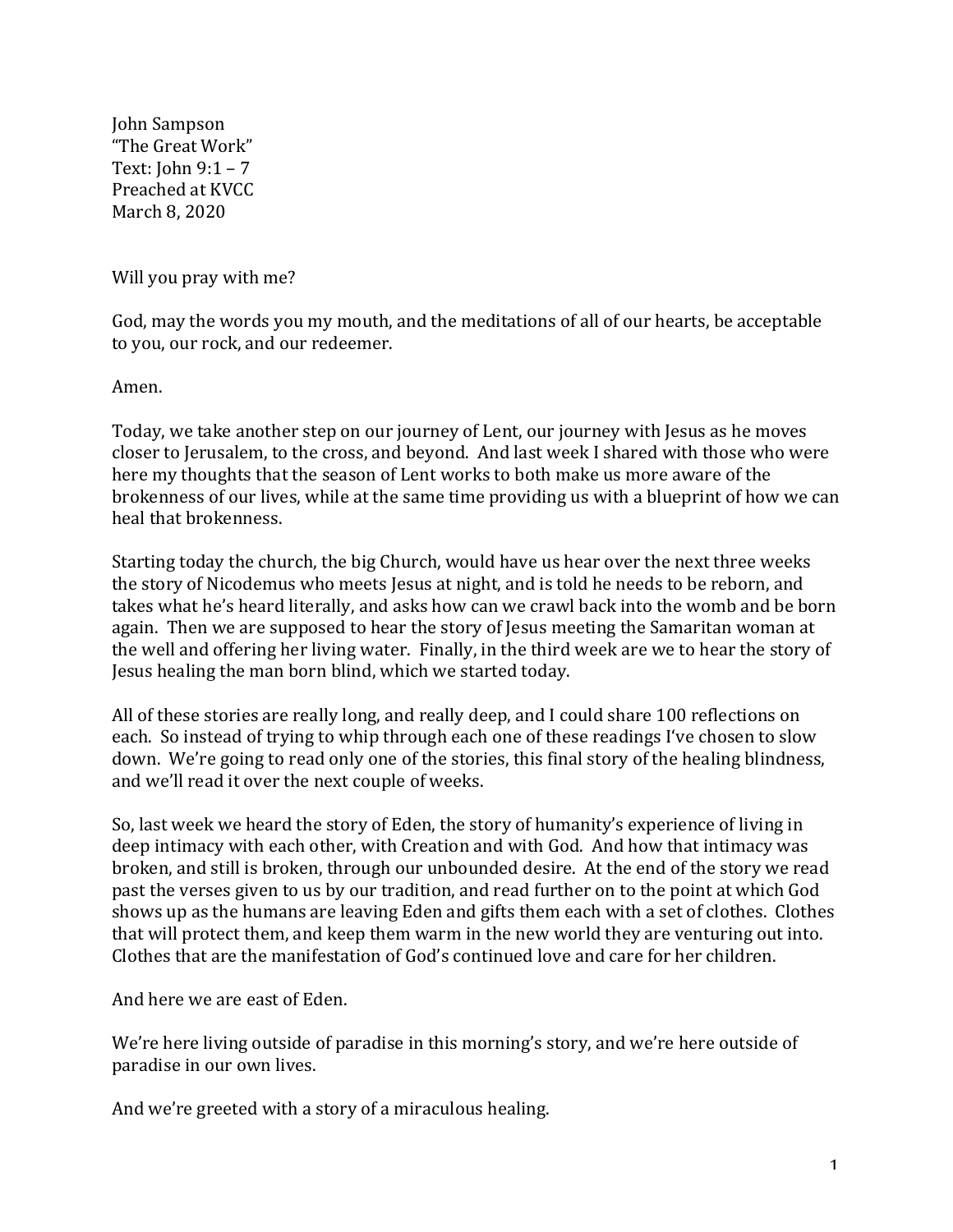How will we live in a world outside of the walls of Eden? How will we live in a world defined by brokenness?

We will live here by working miracles.

Mic drop.

End of the story.

Thanks for coming to worship, because what else do I need to say?

Well...maybe there is a just little bit more to say.

This week a friend of this congregation sent me a news article about a church in Vermont that is going through the discernment process to understand if they feel called to become a Creation Justice church, just like we are. They're trying to understand how their sense of faith calls them to live in a more aware and intentional state in a world that is sick and dying.

And I was struck by something the pastor of that congregation said in the article. He said, "Hope reveals that you believe something is true and beautiful and worthwhile, regardless of the outcome."

"Hope reveals that you believe something is true and beautiful and worthwhile, regardless of the outcome."

Change a couple of words and I think this quote tells us everything we need to know about what miracles could mean for us today, in an age when the possibility of miracles seems dim at hest.

Working for a miracle reveals that you work for something because it is true and beautiful and worthwhile regardless of the outcome.

Living in this world east of Eden where there is so much violence and conflict, in a nation divided that has lost its sense of common purpose, in a land of increasing economic stratification and continued racial disparity we may pray for a miracle because we can't see the way forward, we can't see where the healing we so desperately hunger for will come from.

But Jesus tells us exactly where it will come from.

It will come from us.

In today's reading our teacher turns his gaze to his followers, to people just like you and me, and he says that we must work the works of the one who sent him. And then he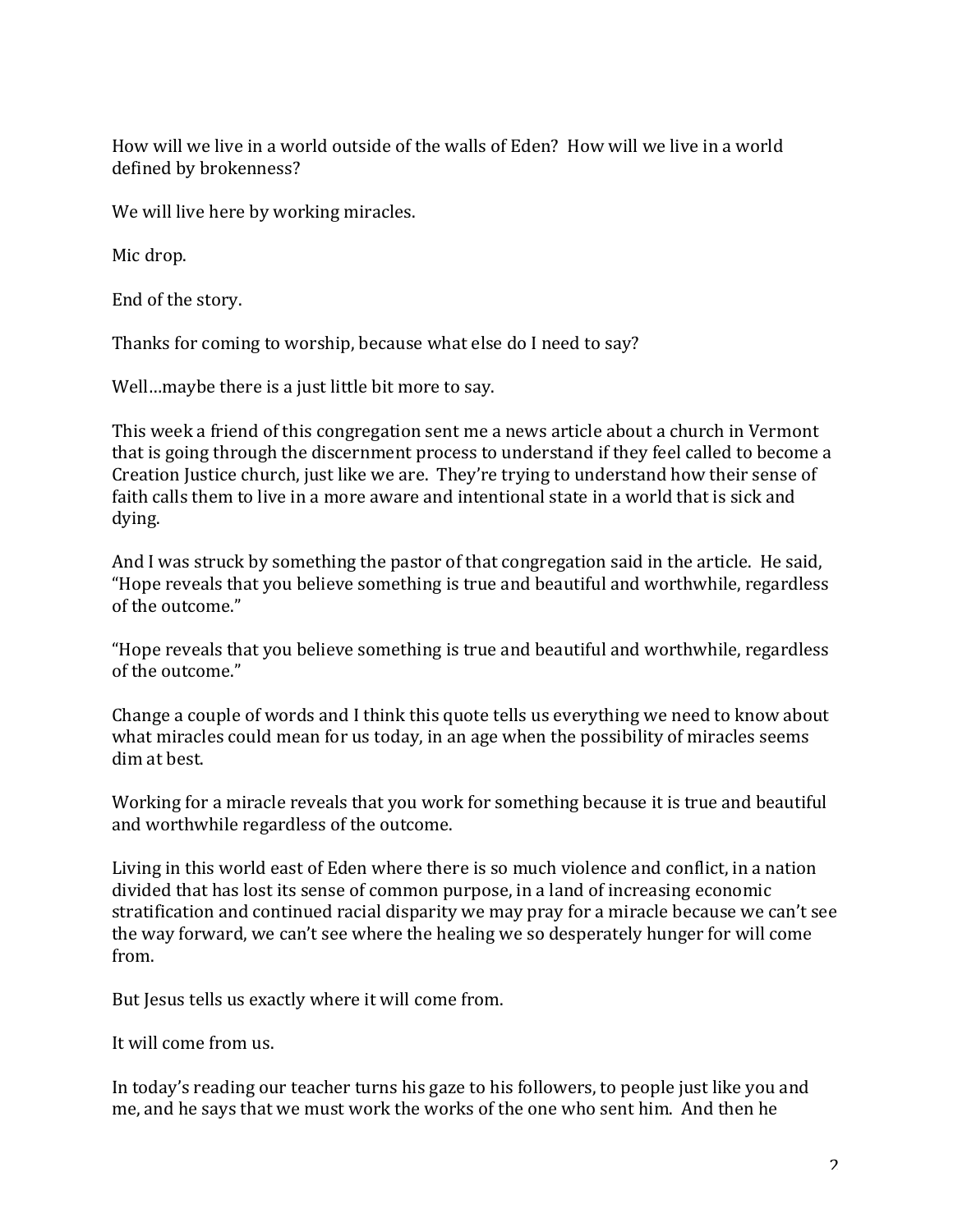proceeds to show us what this looks like. It looks like Jesus miraculously healing a man who has been blind since birth.

And we're left dumbstruck, and disbelieving.

The miracle is hard enough to wrap our minds around. That we, you and me, are called to this work too makes us wonder if all the naysayers of our faith aren't really on to something.

I can't heal like Jesus healed. I know of no one who could do what this story we hear this morning tells us he did.

But, as I said last week, our journey of Lent teaches us through stories and parables. It tells us a great truth, even if the stories and parables it uses aren't true in an empirical, historical way.

Did Jesus really heal a man born blind by spitting in dirt and rubbing it on the man's eyes. As a child of the Enlightenment it is hard for me to accept this story at face value. But our spiritual ancestors are not simply teaching us about a historical event. They are teaching us to embrace a posture of activity in our world. They are asking us to commit to an ethics that holds nothing back when it comes to truth, and beauty, and compassion.

Work for beauty, they tell us. Even if you think your work may not succeed.

Work for healing even if it is a long shot.

Work for justice in a land that has legalized injustice.

There is another story of Jesus healing a blind man in the gospel according to Mark, and it's the story of a healing that doesn't really work the first time. A blind man is brought to Jesus and Jesus spits in his eyes. The man begins to see but he sees the people around him as trees. So Jesus has to try again. He puts his hands on the man's eyes, and this time the man can see perfectly.

To live in a land that is east of Eden requires us to commit to two things. The first is to have an audacious vision, to imagine that the brokenness we experience in our lives and in the world around us does not define us, that we can work towards restoring the intimacy among our selves and Creation and God we know is possible in our guts.

And the second is that we commit to being healers, to being miracle workers. Working for beauty and justice and compassion, even if we may fail the first time, and the second time, and the hundredth time, even if all the odds are against us.

Because this is the great work, the work of light. And this is the work that so many of us are already committed to. I look around this room and I see so many who are working towards